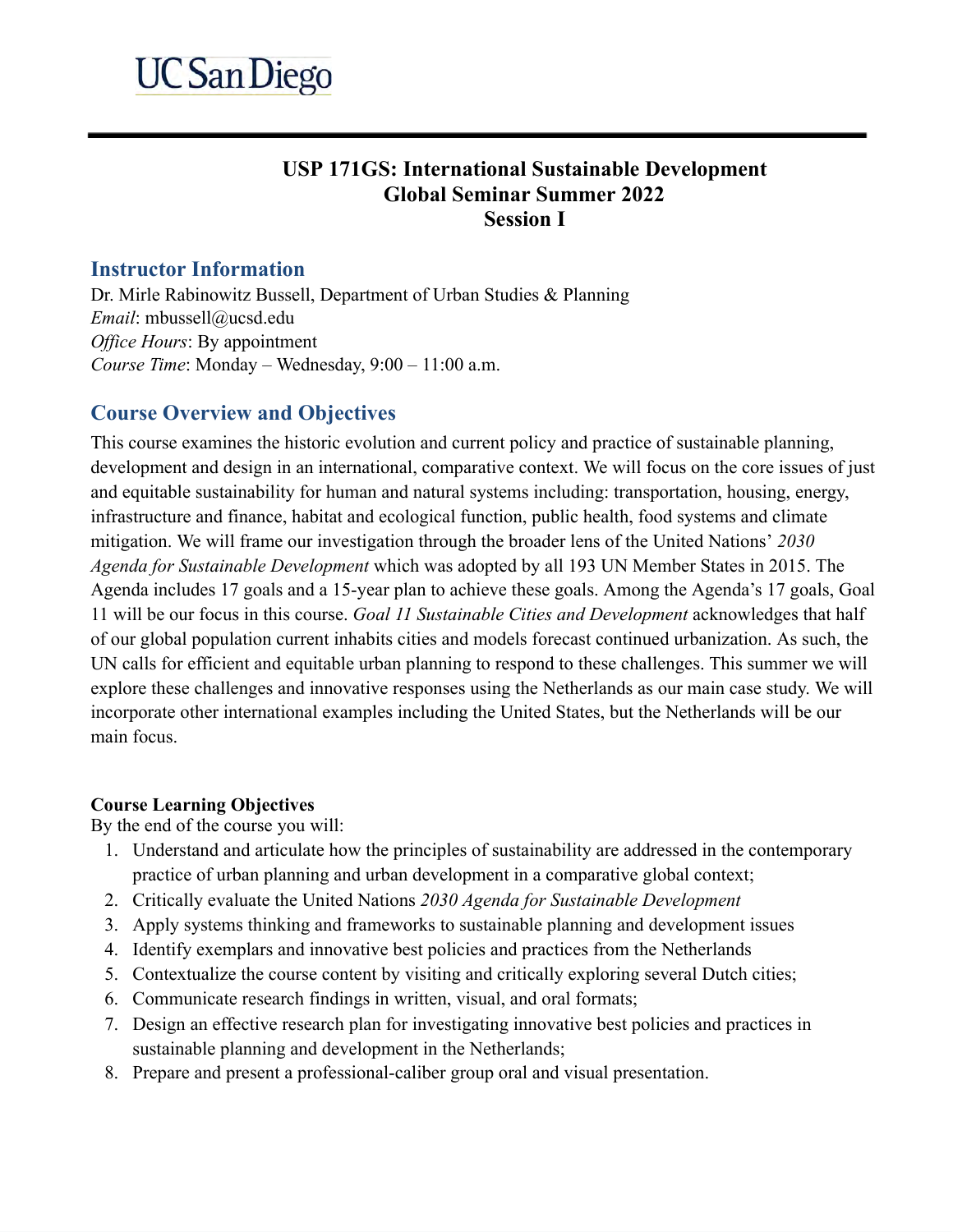# **UC San Diego**

# **Course Texts and Readings**

#### *Required Books*



The Sustainable Urban Development Reader Wheeler, S. & Beatley, T. (Eds.) Routledge (2014) ISBN: 978-0415707763



Transforming Our World: The 2030 Agenda for **Sustainable Development** United Nations (2015) PDF available here: https://sustainabledevelopment.un.org/content/document s/21252030%20Agenda%20for%20Sustainable%20Dev elopment%20web.pdf

*Additional readings will be available on Canvas*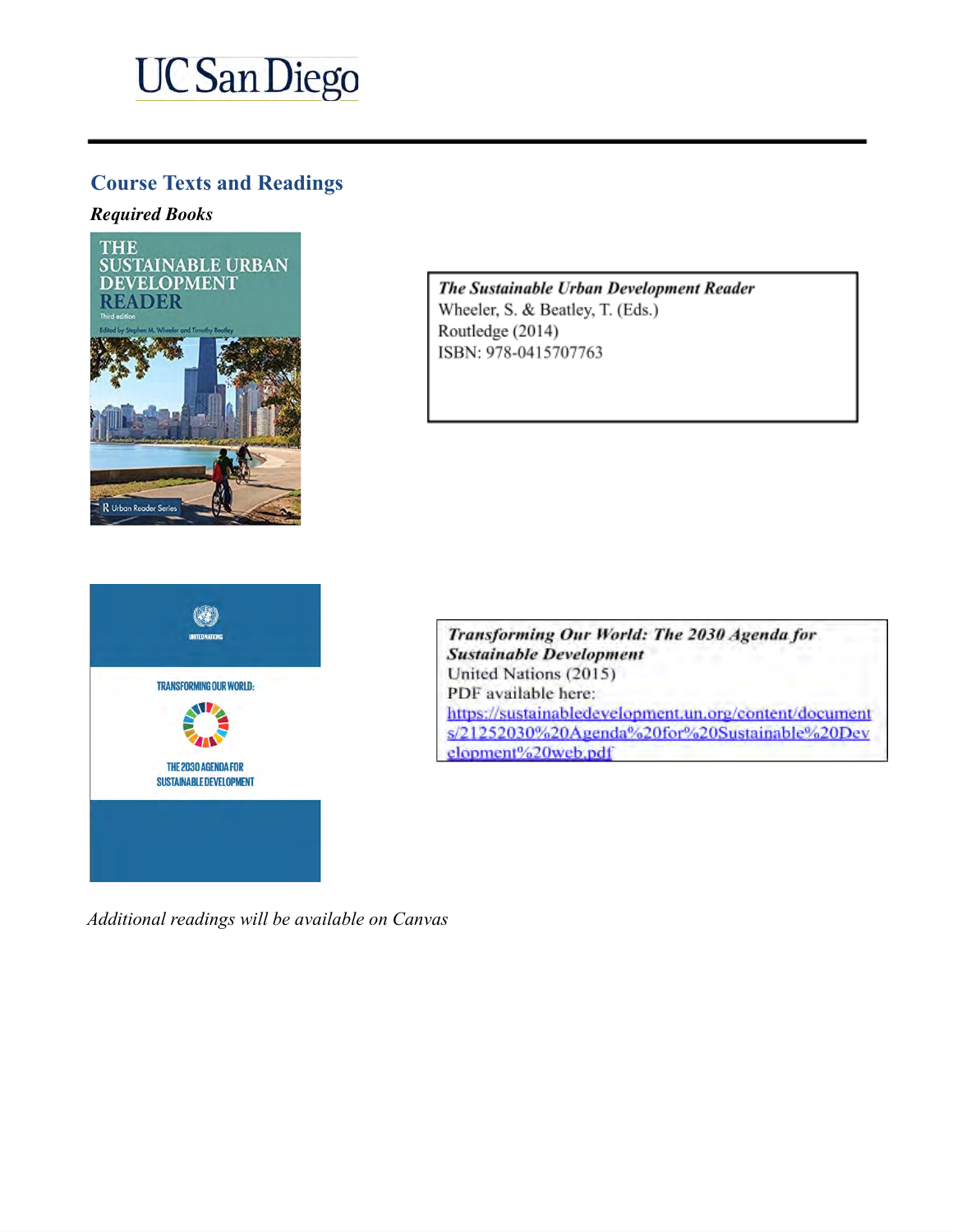### **Course Requirements and Grading**

Students enrolled in the class are expected to attend all classes and complete all of the required readings. Late assignments will be marked down five points for each day they are late up to a maximum deduction of 20 points per assignment. Make-up quizzes will not be offered. Plagiarism is against UC San Diego policy and will be dealt with severely.

# **Course Format**

The subject matter for the course is strongly visual in nature. As such, I will incorporate a considerable number of images into each lecture. This will lend itself to class discussion. Weekly study guides will be posted to the class website at the end of each week. In addition, all slides presented in class will be posted to the class website at the end of each week.

# **Course Assignments**

| <b>ASSIGNMENT</b>                        | <b>DUE</b><br><b>DATE</b> | <b>MAXIMUM</b><br>VALUE |
|------------------------------------------|---------------------------|-------------------------|
| <b>In-Class Group Quizzes</b>            | <b>TBD</b>                | 60 points               |
| (4 total, 15 points each)                |                           |                         |
| <b>Reading Summary</b>                   | Varies                    | 20 points               |
| <b>Presentation</b>                      |                           |                         |
| (To be announced in class)               |                           |                         |
| <b>Excursions, Guest Lectures, &amp;</b> | Varies                    | 20 points               |
| <b>Site Visit Reflections</b>            |                           |                         |
|                                          |                           |                         |
| <b>Policy Memo</b>                       | <b>TBD</b>                | 75 points               |
|                                          |                           |                         |
| <b>Case Study and Final Presentation</b> | TRD                       | 100 points              |
|                                          |                           |                         |

#### **University Policy on Integrity of Scholarship**

The *UC San Diego Policy on Integrity of Scholarship* aims to encourage and maintain the highest ethical standards in research. The policy reaffirms the University's commitment to integrity in research. The University policy is available online and everyone in class is expected to read it: http://senate.ucsd.edu/manual/appendices/appendix2.pdf.

#### **Disability Accommodations**

Students requesting accommodations for this course due to a disability must provide a current Authorization for Accommodation (AFA) letter issued by the Office for Students with Disabilities (OSD). Students are required to present their AFA letters to Faculty (please make arrangements to contact me privately) and to the OSD Liaison in the USP Department (Erica Kirk via the VAC) in advance so that accommodations may be arranged. For further information contact OSD at: [858.534.4382 \(phone\); osd@ucsd.edu](mailto:osd@ucsd.edu) (email); [http://disabilities.ucsd.edu](http://disabilities.ucsd.edu/) (website)